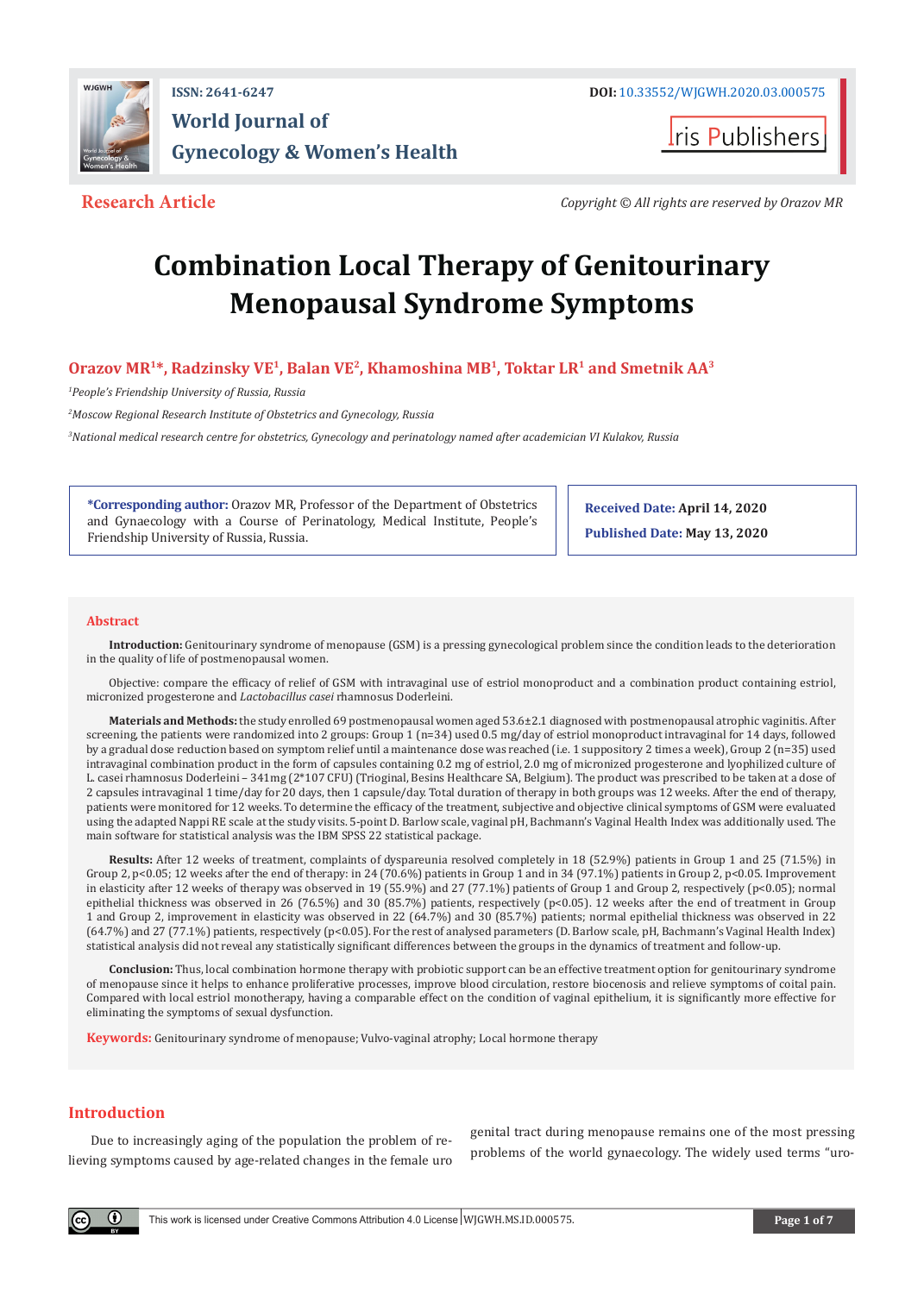genital syndrome", "atrophic vulvovaginitis", including the diagnosis "postmenopausal atrophic vaginitis" in ICD-X (N95.2) and similar definitions do not reflect the entire scope of modern ideas about the cause, pathogenesis and clinical presentation of the syndrome.

In 2014, the new term "genitourinary syndrome of menopause" (GSM) was introduced into clinical practice to replace the term "vulvovaginal atrophy", which was commonly accepted earlier and did not fully reflect the essence of the problem. The term GSM emphasizes the many genital, sexual and urinary symptoms associated with the anatomical and functional changes in the vulvovaginal tissues that occur during aging [1].

According to the modern integrative definition, GSM is a complex of symptoms that includes physiological and anatomical changes that occur secondary not only to estrogen deficiency but also other sex steroids in women in the external genitalia, perineum, vagina, urethra and bladder. The use of the new term by all related specialists who deal with the problem of urogenital disorders in women is of high clinical significance since it allows us to consider the complex effect of all sex steroid hormones on the urogenital region [2-4].

According to modern recommendations for menopausal hormone therapy and maintaining the health of older women, local estrogen therapy is the "gold" standard for the treatment of vulvovaginal atrophy. Moreover, local estrogen therapy in low doses is preferable for women with complaints of vaginal dryness or associated discomfort during sexual activity. Vaginal oestrogens are generally more effective for alleviating urogenital symptoms than oral products due to no liver metabolism and a quick vaginal response [5,6]. The modern polyhormonal concept of the pathogenesis of GSM opens up new potential opportunities for studying ways to optimize its traditional local estrogen therapy by additionally prescribing topical forms of products of other sex hormones, for example, a combination of estriol with progesterone, androgens (DHEA), thus turning the hormonal local monotherapy of GSM into hormonal combination local therapy. As is shown in clinical practice, complex hormonal impact gives better results in a shorter time. After local saturation with estriol and progesterone, vaginal colonization with the necessary *lactobacilli* becomes more favourable, which is necessary to restore normal vaginal micro flora [7,8].

In Russia, in addition to estriol monoproduct, another product is used for intravaginal use in GSM, which is a combination of estriol with micronized progesterone and *lactobacillus casei* rhamnosus Doderleini (LCR) in vaginal capsules (Trioginal, Besins Healthcare SA, Belgium). The main advantage of the complex product is micronized progesterone in its content with its effects that are not related to the classical role of sexual reproduction. Oestrogens promote the growth and maturation of the vaginal epithelium, as well as the synthesis and accumulation of glycogen, which is a key substrate for the activity of *lactobacilli*, which must be in the lumen of the vagina in order to be utilized by *lactobacilli*. The process of release of glycogen from the vaginal epithelium requires participation of

progesterone, which contributes to the formation of intermediate layers of vaginal epithelium and its natural desquamation. A similar situation takes place in the hormone-dependent tract of the lower urinary tract, where oestrogens perform the same critical physiological functions for urothelium, ensuring its growth and maturation, synthesis and accumulation of glycogen, as well as synthesis of local immunity factors (immunoglobulin's) and protective mucopolysaccharides – glycosaminoglycan's (hyaluronic acid and its sodium and zinc salts, chondroitin sulphate, glycoproteins, mucin) that make up the surface glycocalyx of the bladder mucosa – a powerful natural system of antibacterial and anti-inflammatory protection of the lower urinary tract [9-11]. However, complete natural antibacterial protection of the urothelium of the urethra and bladder in women is impossible without progesterone, which is related to the fact that oestrogens affect the synthesis of glycosaminoglycan's in urothelium of the bladder, and progesterone affects their release by urothelium out into the lumen of the bladder [12-13]. Moreover, it is important to emphasize non-reproductive effects of micronized progesterone: analgesic – due to suppression of the synthesis of prostaglandins; neuroprotective and neuroreparative – due to selective effect on the receptors of neurotransmitters; regulatory – due to increased synthesis of muscle protein [14].

Thus, modern literature indicates that in order to ensure normal anatomical and functional state of the lower urinary and genital tracts in women, a sufficient level of both estrogen and progesterone is necessary [15-17]. Disorder of the synthesis and release of glycogen secondary to deficiency of sex hormones leads to rapid alkalization of the vagina and the development of dysbiotic processes – a decrease in the number of *lactobacilli* and an excessive growth of pathogenic and conditionally pathogenic microorganisms [18]. According to the data of Hillier SL, et al. in a detailed analysis of vaginal micro flora of 73 postmenopausal women who did not receive hormonal therapy, 49% had no *lactobacilli* at all, while in those who had the concentration was 10-100 times lower than in premenopausal women. According to other studies, *lactobacilli* predominate in the vaginal microflora only in 13% of postmenopausal women not taking hormonal therapy. In postmenopausal women, the most common microorganisms are anaerobic gram-negative bacilli and gram-positive cocci [19]. Thus, the normalization of vaginal microflora is one of the goals of treatment of GSM. Moreover, recently there has been evidence that normalization of vaginal microflora not only reduces the frequency of relapse of urinary tract infections in women in peri- and postmenopausal women, but also contributes to a more rapid relief of GSM symptoms [20-21]. The goal of *lactobacilli* in products for the treatment of GSM symptoms is to reduce pH and maintain normal biocenosis, preventing colonization of the vagina by pathogenic bacteria.

The goal of this study was to compare the efficacy of the relief of symptoms of genitourinary syndrome of menopause with intravaginal use of estriol monoproduct and a combination product containing estriol, micronized progesterone and *Lactobacillus casei*  rhamnosus Doderleini.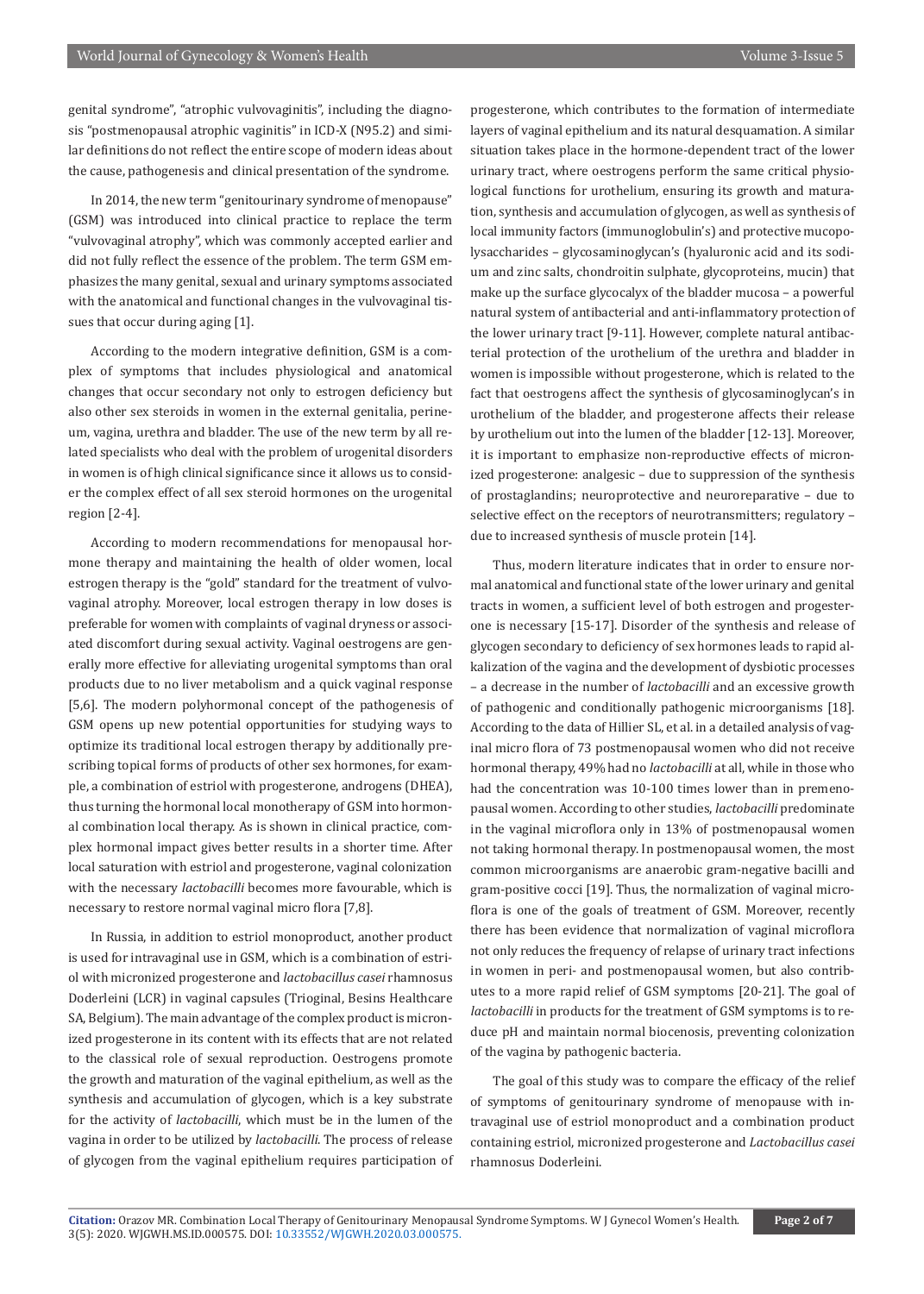# **Materials and Methods**

During the study, the following criteria for the inclusion/exclusion of patients were observed:

**Inclusion criteria:** Women in the early post menopause (duration of post menopause from 1 year to 3 years) in accordance with the STRAW+10 criteria; the diagnosis of "Postmenopausal atrophic vaginitis" (ICD No. 95.2) (GSM), confirmed by investigations; sexual life (vaginal sex at least 2 times a month); negative PAP test; informed consent of patients to participate in the study.

**Exclusion criteria:** Reproductive age; previous local or systemic menopausal hormone therapy; lack of signs of vaginal atrophy; hormone-dependent tumours; vaginal bleeding of unknown cause; malignant tumours of the reproductive system, as well as diseases of the vulva, neck and vagina associated with HPV infection (intraepithelial neoplasia).

In accordance with inclusion/exclusion criteria, 69 women who turned to the clinic for conservative treatment of GSM were enrolled in the study. All patients were randomized into 2 groups and received only local hormonal therapy. Patients of Group 1 (n=34) used intravaginal suppositories with estriol at a dose of 0.5 mg/day for 14 days, followed by a gradual dose reduction as symptoms improved until a maintenance dose of 1 suppository 2 times a week. Patients of Group 2 (n=35) used intravaginal combination product in the form of capsules (Trioginal, Besins Healthcare SA, Belgium) containing estriol (0.2 mg), micronized progesterone (2.0 mg) and a lyophilized culture of *Lactobacillus casei* rhamnosus Doderlein  $(341mg (2x10<sup>7</sup> CFU))$ . The product was prescribed at a dose of 2 capsules 1 time/day for 20 days, then 1 capsule/day. Total duration of therapy in both groups was 12 weeks.

The study consisted of two stages (treatment phase of 12 weeks and follow-up phase of 12 weeks) and three patient visits (Visit 0 – at the phase of inclusion in the study, Visit 1 – 12 weeks after the start of therapy and Visit 2 – 12 weeks after the end of therapy).

Subjective (vaginal dryness, dyspareunia, irritation/burning/ itching, dysuria, bleeding with sexual activity) and objective (elasticity, vaginal folds, fluid secretion, epithelial thickness, moisture) clinical symptoms of GSM were evaluated using the adapted Nappi RE scale, their severity was determined on the scale from 0 to 3 (0 – no symptoms, 1 – mild symptoms, 2 – moderate symptoms, 3 – severe symptoms) [4]. Subjective symptoms were evaluated by the patient, while objective symptoms were evaluated by the physician during the study visits.

All patients underwent gynecological examination, where special attention was paid to the condition of the vulva, vaginal mucosa and cervix. Dynamics of the severity of symptoms of atrophic vulvovaginitis (dryness, burning/itching, dyspareunia, bleeding from the vagina after intercourse, recurrent discharge from the genital tract) was evaluated using 5-point D. Barlow scale [22]. Vaginal pH value was additionally determined: litmus indicator was inserted into the vagina with an exposure of 30 seconds; the result was compared against a 3.0 – 7.0 pH color scale. Routine colpocytology allowed evaluating the karyopyknotic index (KPI) of the vaginal epithelium, defined as the percentage of surface cells with nuclear pycnosis to the total number of cells in a colpocytogram. Based on the gynecological examination, colposcopy pattern and measurement of vaginal pH, Bachmann's Vaginal Health Index was determined in points. Colposcopy was performed to all patients in order to rule out pathological processes of the cervix and verify epithelial atrophy of the vaginal walls. Hyperplastic and tumour processes of the cervix, body, and uterine appendages were ruled out by sonographic, papel biopsy and PAP test.

The main software for statistical analysis was the IBM SPSS 22 statistical package. Statistical analysis consisted of research and descriptive methods, with the required power of the study of 80% (beta error of 20%) and the allowable alpha error of 5%. Demographic data of patients, baseline data were presented as rates or percentages, or using mean (standard deviation), median (interquartile range), minimum and maximum, depending on the type of variable. To test the hypothesis about homogeneity of the study groups at baseline, as well as after treatment, the null hypotheses (absence of differences between the groups) were tested using Student's t-test (for interval indicators with normal distribution in the study population), Mann-Whitney test (for ordinal indicators or for interval indicators with a distribution other than normal) or  $\chi^2$  test (for qualitative characteristics). In case of statistically significant differences between the groups, the magnitude of the differences between the groups was estimated.

#### **Study Results Table1**.

| Severity of signs   |                               | None, $n$ $(\%)$ |      | Mild, $n$ $(\%)$ |           | Moderate, $n$ $\left(\frac{0}{0}\right)$ |           | Severe, $n(\%)$ |           |
|---------------------|-------------------------------|------------------|------|------------------|-----------|------------------------------------------|-----------|-----------------|-----------|
| Groups of patients  |                               |                  | II   |                  | Н         |                                          |           |                 | II        |
| Subjective<br>signs | Vaginal dryness               | 0(0)             | 0(0) | 2(5.9)           | 3(8.5)    | 20 (58.8)                                | 22(62.9)  | 12(35.3)        | 10(28.6)  |
|                     | Dyspareunia                   | 0(0)             | 0(0) | 3(8.8)           | 2(5.7)    | 14 (41.2)                                | 15 (42.9) | 17(50.0)        | 18 (51.4) |
|                     | Irritation/burning/itching    | 0(0)             | 0(0) | 4(11.7)          | 5(14.3)   | 16(47.0)                                 | 13 (37.1) | 10(29.4)        | 11 (34.3) |
|                     | Dysuria                       | 0(0)             | 0(0) | 14(41.1)         | 12 (34.3) | 7(20.6)                                  | 9(25.7)   | 3(8.8)          | 3(8.5)    |
|                     | Bleeding with sexual activity | 0(0)             | 0(0) | 3(8.8)           | 4(11.4)   | 12 (35.3)                                | 12 (34.3) | 3(8.8)          | 2(5.7)    |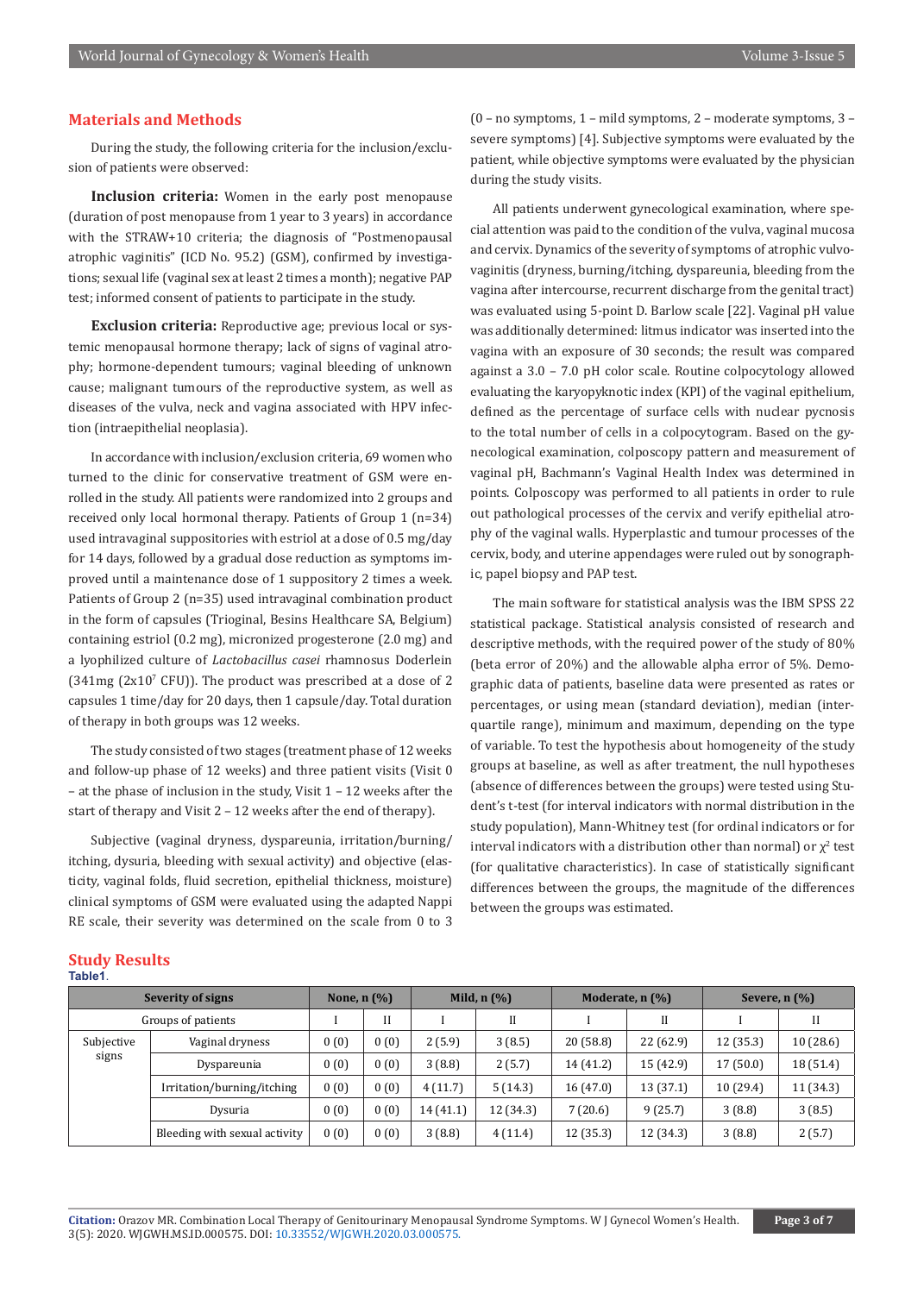| Objective<br>signs | Elasticity           | 0(0) | 0(0) | 2(5.9)  | 5(14.3) | 21(61.8)  | 22(57.1)  | 11 (32.4) | 10(28.6)  |
|--------------------|----------------------|------|------|---------|---------|-----------|-----------|-----------|-----------|
|                    | Vaginal folds        | 0(0) | 0(0) | 4(11.8) | 3(8.6)  | 18 (52.9) | 21(60.0)  | 12 (35.3) | 11 (31.4) |
|                    | Fluid secretion      | 0(0) | 0(0) | 3(8.8)  | 4(11.4) | 24(70.6)  | 23(65.7)  | 7(20.6)   | 8(22.9)   |
|                    | Epithelial thickness | 0(0) | 0(0) | 6(17.6) | 6(17.1) | 22 (64.7) | 21(60.0)  | 6(17.6)   | 8(22.9)   |
|                    | Moisture             | 0(0) | 0(0) | 4(11.8) | 9(25.7) | 21(61.8)  | 19 (54.3) | 9(26.5)   | 7(20.0)   |
|                    | Color of the tissues | 0(0) | 0(0) | 5(14.7) | (20.0)  | 22 (64.7) | 18 (51.4) | 7(0.6)    | 10(28.6)  |

The age of all patients enrolled in the study did not exceed 60 years (mean age  $53.6 \pm 2.1$  years). Duration of post menopause from 1 to 3 years (2.04  $\pm$  0.3 years on average), duration of symptoms of GSM – from 1 to 3 years  $(1.4 \pm 0.96$  years on average). At the time of their visit to the doctor, no patient had been receiving systemic or local hormonal therapy. At the time of enrolment in the study, all patients had subjective and objective symptoms of GSM according to the Nappi RE scale of varying severity, without statistically significant differences between the groups (p>0.05) (Table 1).

Gynecological examination showed atrophic changes in the labia major and labia minor and perineum region of varying severity. Vaginal mucosa in all patients was pale, thinned, smoothed, and inelastic, sometimes with petechial haemorrhages, without natural moisture. No signs of inflammation, pathological discharge were detected.

When evaluating the severity of symptoms of vaginal atrophy at the time of enrolment in the study on a 5-point D. Barlow scale, the values varied in the range from 3.2 to 4.1 points. Measurements of vaginal pH indicated alkalization of the vaginal discharge – average pH in all patients was 6.3±0.4. Calculation of karyopyknotic index during colpocytology showed low estrogen deprivation of the vaginal wall: from 28.2% to a maximum of 59.6%, while the average KPI in the investigated population was 38±3.44%. Bachmann's Vaginal

Health Index averaged 2.15±0.98 points. It is important to note that the vaginal mucosa was easily injured when touched with an instrument to collect material for cytological evaluation. Intergroup comparison of all the above initial patient data showed the absence of statistically significant differences, which indicates the homogeneity of analysed groups of patients according to the investigational characteristics (p>0.05).

Gynecological examination, including with the use of a colposcopy, after 12 weeks of therapy, revealed that almost all the women of the study population had a significant improvement in the condition of the skin and mucous membrane of the vulva and vagina, which had pale pink color and had sufficient moisture. There was also a subjective decrease in complaints of itching, burning, dryness and dyspareunia in patients, increased epithelial elasticity, new normal epithelium, no more petechial haemorrhages on the vaginal mucosa.

Efficacy of therapy was analysed on the population of all patients enrolled in the study, 12 weeks after the start of treatment. Persistence of achieved therapeutic effects was evaluated 24 weeks after the start of therapy (12 weeks after the end of treatment), based on the severity of the objective and subjective symptoms of GSM according to the adapted Nappi RE scale.

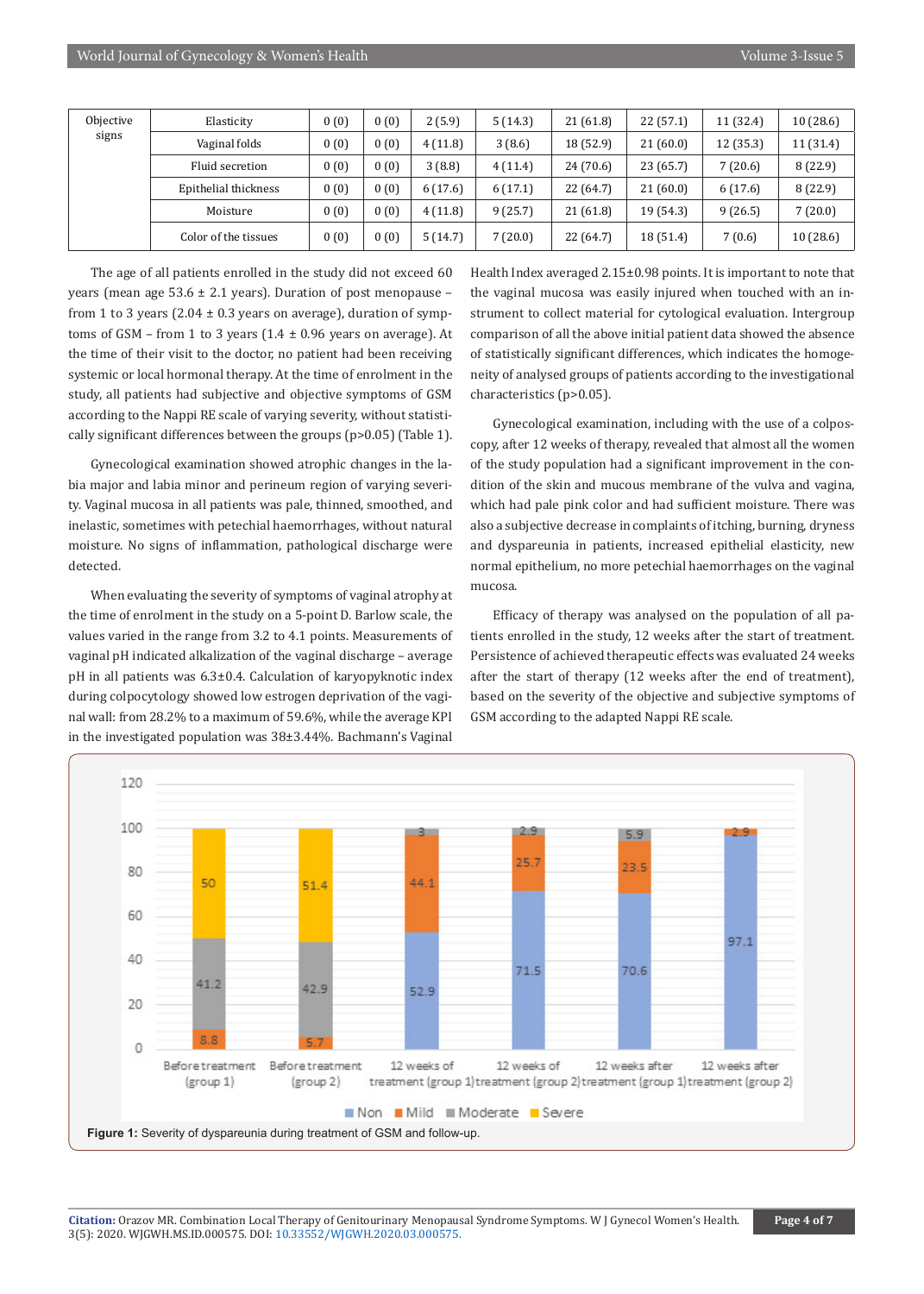Analysis of subjective symptoms showed that after 12 weeks of therapy (Visit 1), complaints of dyspareunia were resolved in 18 (52.9%) patients in Group 1 an in 25 (71.5%) in Group 2, p<0.05. An interesting fact was that 12 weeks after the end of therapy (Visit 2), further positive dynamics was observed in both groups with regard to relief of dyspareunia, which differed between the groups: in Group 1, the symptoms subsided completely in 24 (70.6%) patients, i.e. they persisted in 30% of cases, while in Group 2 the symptoms subsided completely in 34 (97.1%) patients, p<0.05, Figure 1. For the remaining subjective symptoms of GSM (vaginal dryness, irritation/burning/itching, dysuria, bleeding with sexual activity), there were no statistically significant differences in the dynamics of treatment and follow-up (p>0.05) (Figure 1).

When evaluating the objective symptoms of GSM, a number of statistically significant differences were observed between the groups. Improvement in elasticity after 12 weeks of therapy (Visit 1) was observed in 19 (55.9%) and 27 (77.1%) patients of Group 1 and Group 2, respectively (p<0.05); normal epithelial thickness was observed in 26 (76.5%) and 30 (85.7%) patients, respectively (p<0.05). Moreover, 12 weeks after the end of treatment (Visit 2) in Group 1 and Group 2, improvement in elasticity was observed in 22 (64.7%) and 30 (85.7%) patients, Figure 2; normal epithelial thickness was observed in 22 (64.7%) and 27 (77.1%) patients, respectively (p<0.05), Figure 3. For the remaining analysed objective symptoms (vaginal folds, fluid secretion, moisture, color of the tissues), there were no statistically significant differences in the dy-namics of treatment and follow-up (p>0.05), [Appendix 1 & 2.](https://irispublishers.com/wjgwh/pdf/WJGWH.MS.ID.000575-appendix.pdf)







For the rest of analysed parameters (D. Barlow scale, pH, Bachmann's Vaginal Health Index) statistical analysis did not reveal any

statistically significant differences between the groups. When evaluating the severity of symptoms of vaginal atrophy on a 5-point D.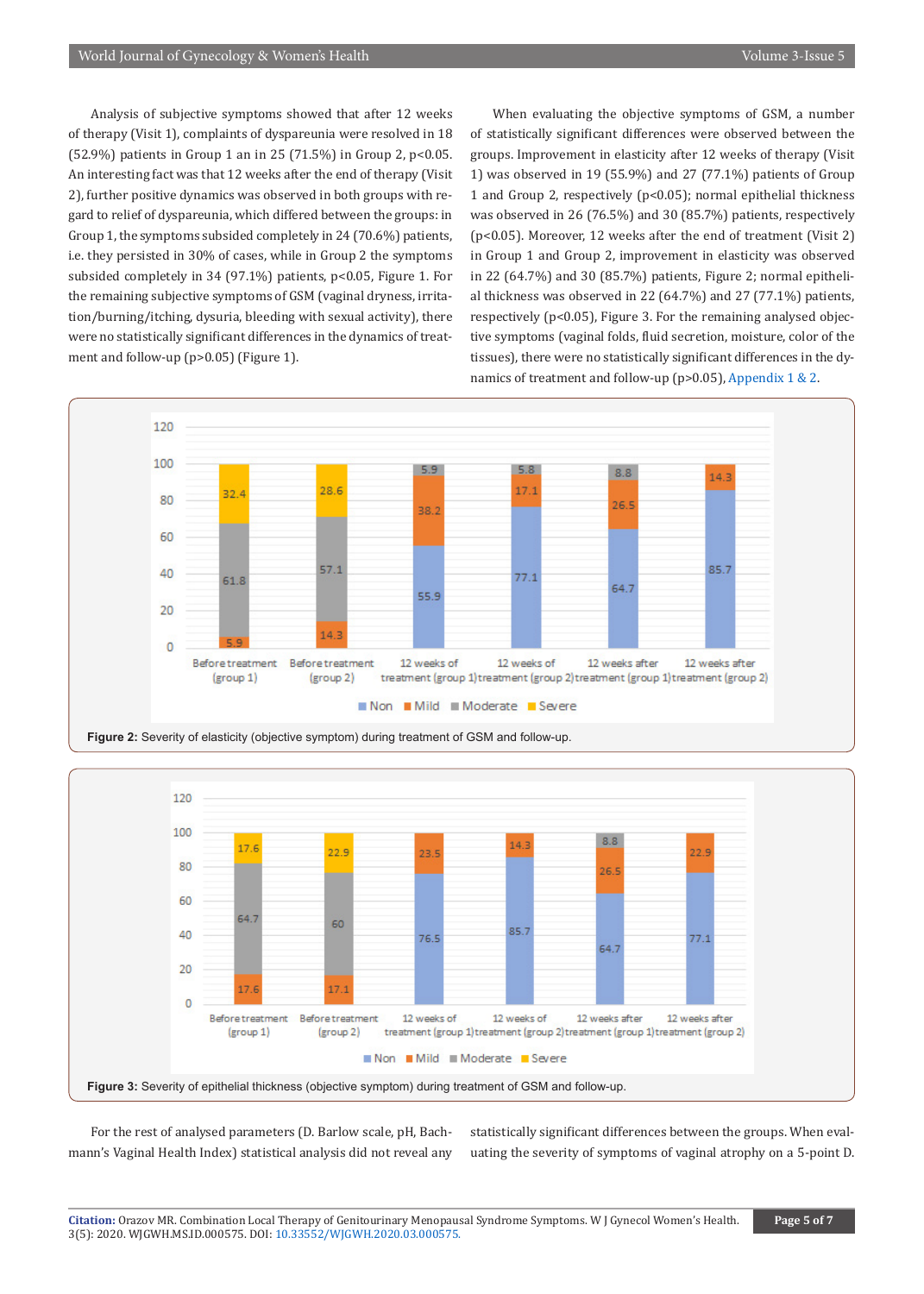Barlow scale after 1 and 3 months after therapy, the values varied in the range from 1.8 to 2.8 and from 1.8 to 2.4 points, respectively. 3 months after the start of therapy, pH values reached, on average, 4.1  $\pm$  0.3. Bachmann's Vaginal Health Index was on average 4.15  $\pm$ 0.46 and  $4.65 \pm 0.59$  points, respectively, 1 and 3 months after the procedure. According to the results of colposcopy, the degree of epithelial atrophy corresponded to  $1.25 \pm 0.12$  and  $1.45 \pm 0.16$  points; no abnormal colposcopy symptoms (acetabular epithelium, puncture, mosaic) were observed after treatment.

Therefore, combined estrogen-progesterone local hormonal therapy with probiotic support compared with estriol monotherapy is a more effective method of treating genitourinary syndrome of menopause according to some subjective and objective signs (dyspareunia, elasticity and epithelial thickness). These differences are likely to be associated with increased proliferative processes, improved blood supply, restoration of microbiocenosis, and rapid relief of the symptoms of dyspareunia when using combination therapy of GSM.

## **Discussion**

Published recommendations of The National Institute for Health and Care Excellence (NICE) for the diagnosis and management of menopause (Menopause: diagnosis and management) in November 2015 confirmed that not all menopausal problems are related to vasomotor symptoms; the problem of vulvovaginal atrophy was highlighted. Even without the use of systemic MHT, local estrogen therapy by itself is quite effective for relieving symptoms and treating atrophic epithelial vaginal diseases [23,24].

The document states that local vaginal estrogen can be used as much as necessary. These recommendations also indicate that there is no risk of hyperplasia and, therefore, there is no need to control endometrium in and additional prescription of progesterone to protect the endometrium when using topical estrogen products. Other scientific documents, including a review of the Cochrane Database, made similar conclusions [25-28].

However, despite the logic of monohormonal estrogen concept for dealing with atrophy, one cannot but admit that this is a very one-sided view of the matter. It is abundantly obvious that the genitals, all structures of the lower urinary tract, as well as the musculo-fascial apparatus of the pelvic floor, the neurothelium and endothelium of the indicated anatomical regions have receptors for all sex steroids: oestrogens, progesterone and androgens [29-31].

Modern idea of GSM from the perspective of polyhormonal concept allows to deal with a variety of urogenital disorders, including chronic pelvic pain syndrome in women, more effectively or to be justified support in the surgical treatment of stress urinary incontinence.

Despite the fact that all modern guidelines state the lack of the need to include gestagens (natural progesterone or its analogs) in topical estriol therapy, the new definition of GSM and its polyhormonal concept allows to claim that progesterone is still very important for the treatment of urogenital disorders for the complete effect [20]. A decrease in the proportion of *lactobacilli* due to both a deficiency of oestrogens and a deficiency of progesterone and associated disruption of their synthesis and release of glycogen exacerbates the course of vaginal atrophy.

The use of combination estriol-progesterone therapy with a probiotic is not only justified but advisable since there are receptors for all sex steroids in the vagina, urethra, bladder and pelvic floor muscles. Progesterone effects on tissues are no less important to restore their physiological state.

Our study, even if on a small sample, showed significant and versatile positive and, importantly, long-term effects of combination local hormonal therapy with a product containing micro doses of estriol, micronized progesterone and lyophilized culture of *L. casei* rhamnosus Doderleini – 341mg (2x107 CFU) compared with estriol monotherapy.

#### **Acknowledgement**

None.

# **Conflict of Interest**

Authors declare no conflict of interest.

### **References**

- 1. [Portman DJ, Gass ML \(2014\) Vulvovaginal Atrophy Terminology](https://pubmed.ncbi.nlm.nih.gov/25160739/)  [Consensus Conference Panel. Genitourinary syndrome of menopause:](https://pubmed.ncbi.nlm.nih.gov/25160739/)  [new terminology for vulvovaginal atrophy from the International](https://pubmed.ncbi.nlm.nih.gov/25160739/)  [Society for the Study of Women's Sexual Health and the North American](https://pubmed.ncbi.nlm.nih.gov/25160739/)  [Menopause Society. Menopause 21\(10\): 1063-1068.](https://pubmed.ncbi.nlm.nih.gov/25160739/)
- 2. [Portman DJ, Gass ML \(2014\) Genitourinary syndrome of menopause:](https://www.sciencedirect.com/science/article/abs/pii/S0378512214002424)  [new terminology for vulvovaginal atrophy from the International](https://www.sciencedirect.com/science/article/abs/pii/S0378512214002424)  [Society for the Study of Woman's Sexual Health and the North American](https://www.sciencedirect.com/science/article/abs/pii/S0378512214002424)  [Menopause Society. Maturitas 79\(3\): 349-354.](https://www.sciencedirect.com/science/article/abs/pii/S0378512214002424)
- 3. [Nappi RE, Palacios S, Panay N, Particco M, Krychman ML \(2016\) Vulvar](https://pubmed.ncbi.nlm.nih.gov/26581580/)  [and vaginal atrophy in four European countries: evidence from the](https://pubmed.ncbi.nlm.nih.gov/26581580/)  [European REVIVE Survey. Climacteric 19\(2\): 188-197.](https://pubmed.ncbi.nlm.nih.gov/26581580/)
- 4. [Nappi RE, Martini E, Cucinella L, Martella S, Tiranini L, et al. \(2019\)](https://pubmed.ncbi.nlm.nih.gov/31496993/)  [Addressing Vulvovaginal Atrophy \(VVA\)/Genitourinary Syndrome](https://pubmed.ncbi.nlm.nih.gov/31496993/)  [of Menopause \(GSM\) for Healthy Aging in Women. Front Endocrinol](https://pubmed.ncbi.nlm.nih.gov/31496993/)  [\(Lausanne\) 10: 561.](https://pubmed.ncbi.nlm.nih.gov/31496993/)
- 5. Glaser RL, Zava DT, Wurtzbacher D (2008) Pilot study: absorption and efficacy of multiple hormones delivered in a single cream applied to the mucous membranes of the labia and vagina. Gynecol Obstet Invest 662: 111-118.
- 6. Del Pup L, Di Francia R, Cavaliere C, Facchini G, Giorda G, et al. (2013) Promestriene, a specific topic estrogen. Review of 40 years of vaginal atrophy treatment: is it safe even in cancer patients? Anticancer Drugs 24(10): 989-998.
- 7. [Muhleisen AL, Herbst-Kralovetz MM \(2016\) Menopause and the vaginal](https://pubmed.ncbi.nlm.nih.gov/27451320/)  [microbiome. Maturitas 91: 42-50.](https://pubmed.ncbi.nlm.nih.gov/27451320/)
- 8. [Palacios S, Mejía A, Neyro JL \(2015\) Treatment of the genitourinary](https://pubmed.ncbi.nlm.nih.gov/26366797/)  [syndrome of menopause. Climacteric Suppl 1: 23-29.](https://pubmed.ncbi.nlm.nih.gov/26366797/)
- 9. Tyuzikov IA, ZHilenko MI, Polikarpova SR (2018) Modern opportunities for optimizing local hormone therapy for urogenital disorders in women based on the combined use of vaginal forms of estriol and progesterone. Gynecology 20(1): 117-125.